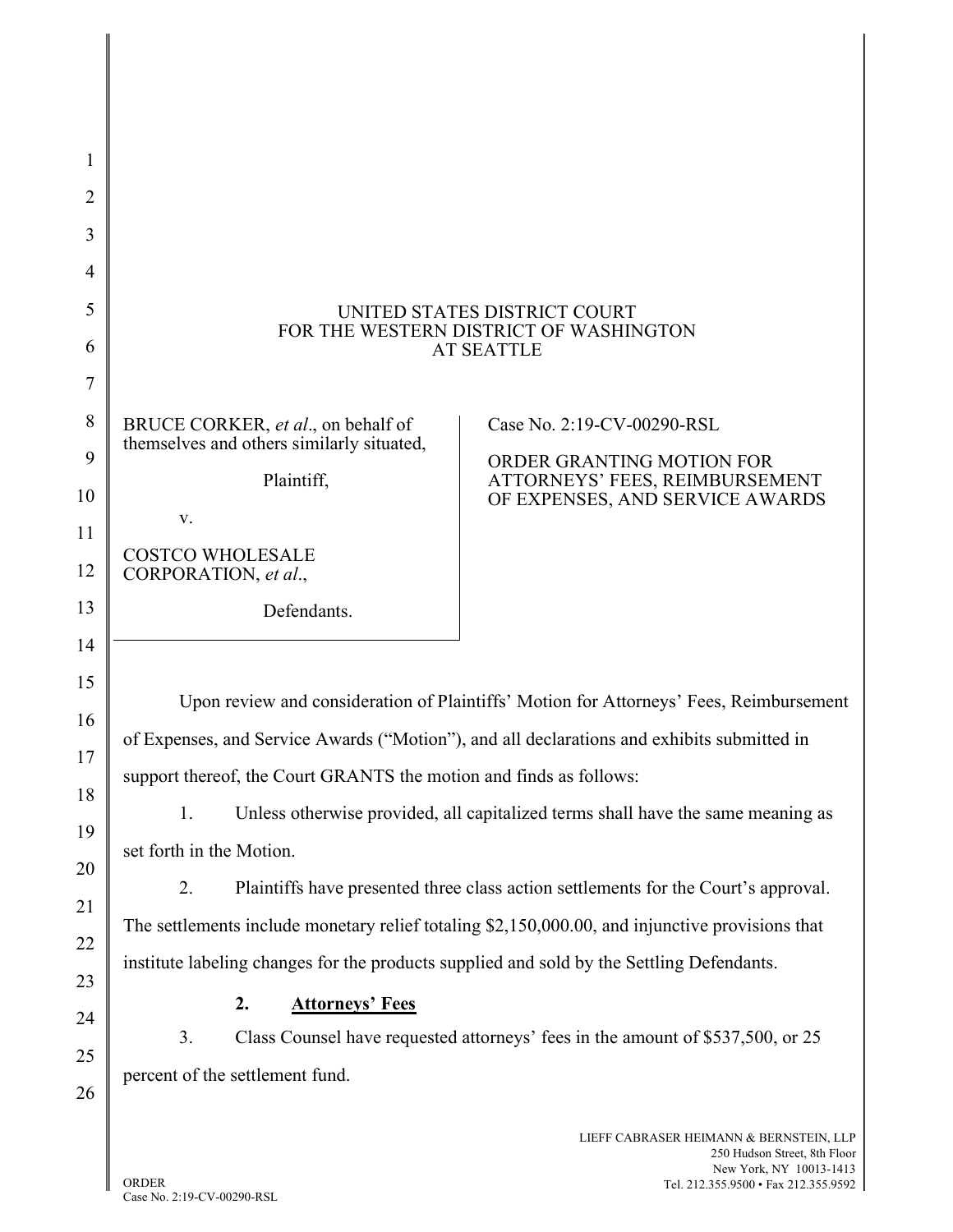4. The requested fees are fair and reasonable under the circumstances. The Court reaches this conclusion upon consideration of the results achieved, the complexity of the case and risks involved in prosecuting it, especially on a contingent basis, the benefits to the class beyond the immediate generation of a cash fund, fees awarded in similar cases, and a lodestar cross-check. See Vizcaino v. Microsoft Corp., 290 F.3d 1043, 1048-52 (9th Cir. 2002).

5. First, the results obtained by Class Counsel are excellent. In addition to the substantial monetary component of the settlements, the settlements also provide for meaningful injunctive relief in the form of practice changes on the part of the Settling Defendants, and a name change on the part of one of the Settling Defendants.

6. Second, the Court finds that the complexity of this case presented unusual risks, particularly in a contingent fee case. The sheer number of defendants presented its own complexities, as did pursuing Lanham Act claims on a class basis, in the onset of and through a global health crisis. These circumstances weigh in favor of the requested fee.

7. Third, the Court has considered the benefits to the Settlement Class beyond the cash component of the settlements. The Court finds that the injunctive relief provisions of the settlements support the requested fee.

8. Fourth, the Court has considered other cases involving the creation of both a cash fund and valuable injunctive relief, and finds that the requested fee is consistent with awards in analogous cases.

9. The Court also exercises its discretion to perform a lodestar cross-check. See Vizcaino, 290 F.3d at 1050. The Court finds that the hours and rates used to generate the overall lodestar figure are reasonable. Taking into account fees previously awarded in connection with prior settlements, that cross-check reveals a negative multiplier of 0.64, which confirms the reasonableness of the requested fee.

26 10. The Court grants Class Counsel's request of a fee of \$537,500 to be paid from the Settlement Funds generated by the settlements presented to the Court to date.

ORDER Case No. 2:19-CV-00290-RSL  $-2$ - LIEFF CABRASER HEIMANN & BERNSTEIN, LLP 250 Hudson Street, 8th Floor New York, NY 10013-1413 Tel. 212.355.9500 • Fax 212.355.9592

1

2